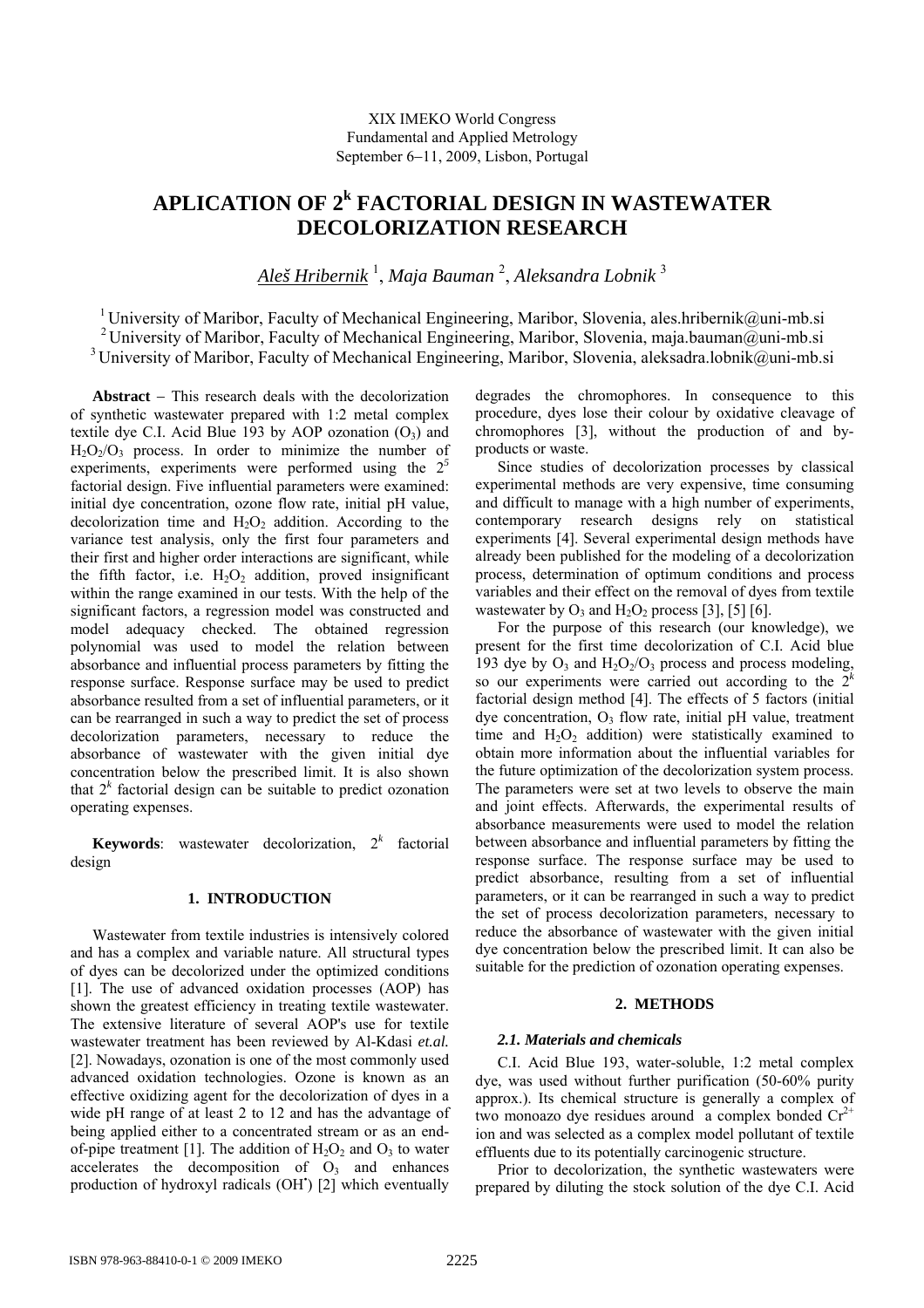Blue 193 and dissolved in 1 L of distilled water at room temperature in order to reach the closest possible similarity to real wastewater solutions after dyeing with acid dyes. According to the minimum (5%) and maximum (20%) % of dye lost in effluent [7], the initial dye concentration, minimum (0.1  $g/L$ ) and maximum (0.4  $g/L$ ), was calculated presuming that 100 g of fabric was colored in a 2% colour shade at bath ratio 1:10. For the experiments carried out with the initial pH of the colored wastewater was not modified, while the initial pH 4 and 12 was adjusted during the steering using 0.1 M HC1 solution purchased by Riedelde Hoёn and/or 0.1 M NaOH purchased by Merck, prepared with distilled water.

Common knowledge is, that the early stage of oxidation reactions destroy key chromophores in dye molecules, causing loss of most of the colour with relatively small doses of oxidant [1]. In addition, the conjugate base  $H_2O_2$  at milimolar concentrations can initiate the decomposition of ozone into hydroxyl radicals (OH<sup>\*</sup>) much more rapidly than with the hydroxide ion. Therefore, as stated by Oguz and Keskinler [8], 7 ml/L of mM  $H_2O_2$  solution was added to the wastewater in the reactor before ozone input to obtain rapid activation of  $H_2O_2$ . Therefore, the  $H_2O_2$  obtained from Belinka Perkemija was prepared as a solution ( $w = 0.2\%$ ) in distilled water.

# *2.2. Apparatus*

Decolorization with  $O_3$  and  $H_2O_2/O_3$  process of synthetic wastewater was performed on a lab scale ozonator Ozomatic LAB 802 manufactured by Wedeco GmbH, Germany. Ozone gas was generated from oxygen using generator LAB 802, with the maximum ozone flow rate 4  $g/h$ . The oxidation processes  $(O_3$  and  $H_2O_2/O_3$  of synthetic wastewater took place in a 1 L batch reactor with the ozone gas supplied at the bottom of the reactor. Excess ozone gas was trapped into a 2% potassium iodide solution (KI).

Samples were collected prior and during the decolorization process in 10 minute intervals. Absorbance was measured by a Varian Cray 50 spectrophotometer according to the standard SIST EN ISO 7887. The decolorization effect was determined at three wavelengths in visible range according to Slovenian environmental regulations (Ur.L. RS 7/2007:  $\lambda_1$  = 436 nm,  $\lambda_2$  = 525 nm in  $\lambda_3$  = 620 nm), where the wavelength  $\lambda_2$  = 525 nm corresponds to the maximum of acid dye absorbance  $\lambda_{\text{max}} =$ 578 nm and the desired spectral absorbance coefficient (SAC) after decolorization process must reach  $5 \text{ m}^{-1}$ . pH value was determined according to SIST ISO 10523 standards, whereas conductivity according ISO 7888 standards.

## *2.3. Statistical method*

 $2<sup>k</sup>$  factorial designs are widely used in experiments involving several factors, where it is necessary to study the joint effect of the factors on a response. The most important is that of the *k* factors, each at only two levels (minimum and maximum). A complete replicate of such a design requires  $2^k$  observations and is called  $2^k$  factorial design.  $2^k$ factorial design allows the performance of an analysis of variance and the fitting of a response surface. It provides the

smallest number of runs with which *k* factors can be studied in a complete factorial design. Because there are only two levels for each factor, it is assumed that the response is approximately linear over the range of the factor levels chosen.

The experimental results (behavior of the system) of  $2<sup>k</sup>$ factorial design can be easily expressed in terms of a regression model response explained by the following firstdegree polynomial Eq. (1):

$$
y = \beta_0 + \sum_{i=1}^{k} \beta_i x_i + \sum_{i} \sum_{j} \beta_{ij} x_i x_j + \epsilon
$$
 (1)

where:  $y =$  response,  $\beta_i =$  regression model coefficients,  $x_i =$ coded variables, and  $\in$  = random error [4].

According to practical experiences with the  $O<sub>3</sub>$  and  $H<sub>2</sub>O<sub>2</sub>/O<sub>3</sub>$  processes [3], [8], the following five process parameters initial dye concentration – factor A, ozone flow rate – factor B, initial pH value – factor C, ozonation time – factor D, and  $H_2O_2$  addition – factor E were foreseen as affecting the decolorization. Minimum and maximum levels of each influential factor are seen in Table 1.

| Table 1. Influential factors and their min. and max. level. |  |  |  |  |
|-------------------------------------------------------------|--|--|--|--|
|                                                             |  |  |  |  |

|                           |        | Level          |      |  |
|---------------------------|--------|----------------|------|--|
| Parameter                 | Factor | min            | max  |  |
| Initial dye conc. $(g/L)$ |        | 0 <sup>1</sup> | () 4 |  |
| $O_3$ flow rate (g/h)     |        |                |      |  |
| Initial pH value          |        |                | 12   |  |
| Treatment time (min)      |        | 10             | 40   |  |
| $H2O2$ addition (ml)      |        |                |      |  |

#### **3 RESULTS AND DISCUSSION**

Fig. 1 shows a typical variation of absorbance at wavelengths 436 nm, 535 nm, and 620 nm with time in decolourization process. As presented, the rate of dye removal is high at the beginning of the process. Afterwards, the decolorization is less pronounced; therefore, we chose the simple factorial design  $2<sup>5</sup>$  and limited our modeling research on a linear response within the 10 minutes to 40 minutes interval.

The wavelength 525 nm corresponds to the maximum of acid dye absorbance ( $\lambda_{\text{max}}$  = 578 nm) and, therefore, the decolorization process efficiency was analysed at this wavelength.

# *3.1. Application of unreplicated factorial 25*

For an even moderate number of factors, the total number of treatment combinations in a  $2<sup>k</sup>$  factorial design is large. Our specific study examines 5 factors. Our factorial design therefore, has 32 treatment combinations. In order to reduce the total number of experiments, we have decided to apply only single replicate of the  $2<sup>5</sup>$  design in the first step, which should serve as a screening experiment for the effect significance test of factors.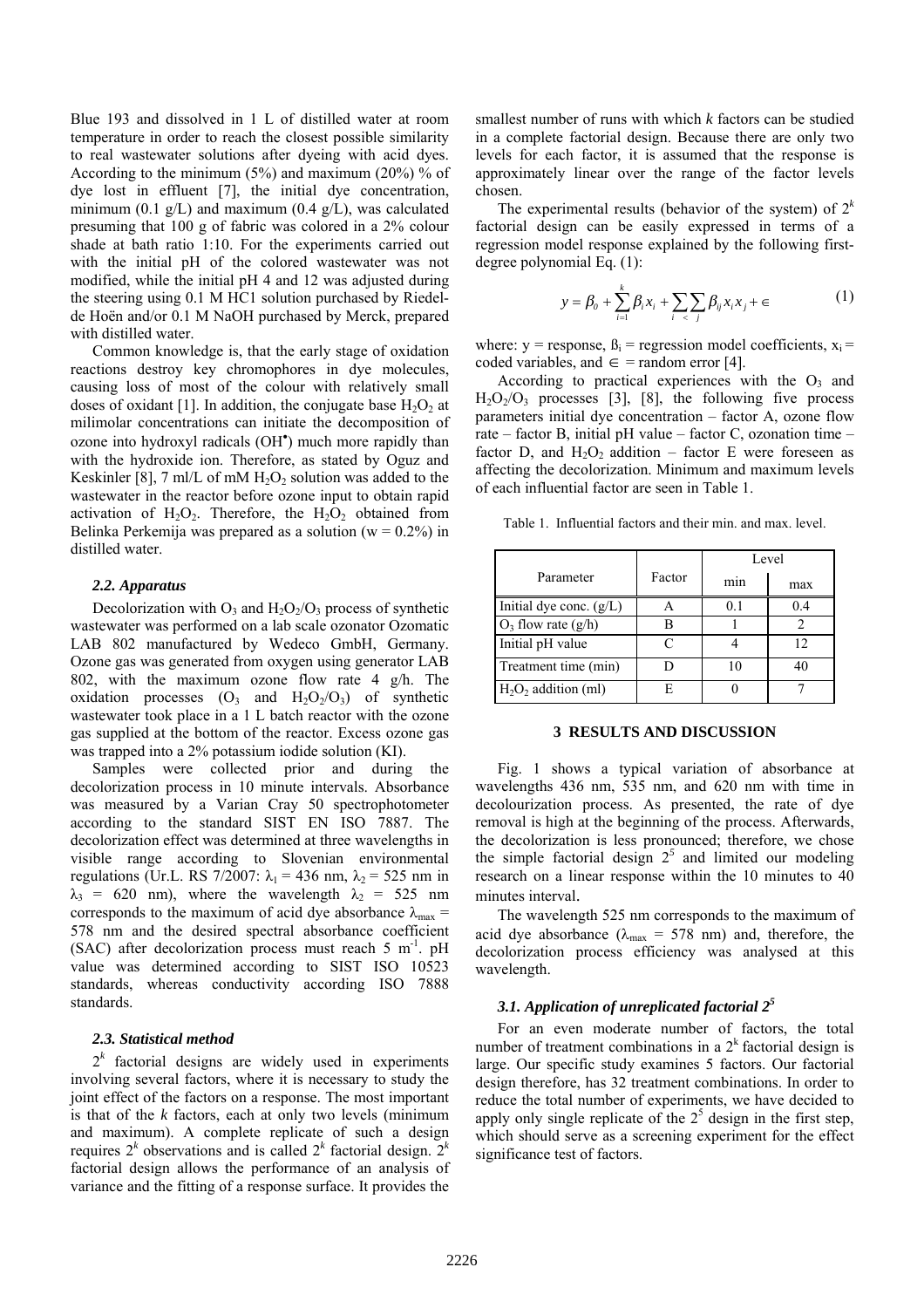

Fig. 1. Reduction of absorbance with time (all influential factors at their max level).

With only one replicate, there is no internal estimate of error. In order to overcome this problem, it is usually estimated that certain high-order interactions are negligible, and their mean squares are combined to estimate the error. However, when high order interaction is present then the use of an error mean square obtained by pooling high-order interactions is inappropriate. Montgomery [4] suggested examining a normal probability plot of the estimates of the effects in such cases. The effects that are negligible are normally distributed with mean zero and variance  $\sigma^2$  and will tend to fall along a straight line, whereas significant effects will have non-zero means and will not lie along a straight line. Thus the preliminary model can be specified so as to contain those effects that are apparently non-zero, based on a normal probability plot.

The lack of space does not allow us to present the results of the single replicate of the  $2<sup>5</sup>$  design. However, the procedure was quite straightforward. Using the Yates algorithm [4], the contrasts were calculated and used as an estimate of 31 factorial effects. These were then classified from their minimal to maximal values and used to obtain a normal probability plot.

Fig. 2 shows a normal probability plot. Instead of using a normal probability *y* scale, an ordinary *y* scale is used and the standardized normal scores  $Z_i$  are plotted against the effects (*ej*), where the standardized normal scores satisfy

$$
\frac{j - 0.5}{n} = P(Z \le Z_j) = \Phi(Z_j)
$$
 (2)

with  $\Phi(Z_i)$  = cumulative standard normal distribution.

According to Montgomery [4], all of the effects that lie along the line (Fig. 2) are negligible, whereas the large effects are far from the line. The important effects that emerge from this analysis are the main effects of A, B, C, and D, the first-order interactions AB, AD, and CE and the second-order interaction ABC. Interestingly, the main effect of E, i.e.  $H_2O_2$  addition, is not significant. It affects only the initial pH value, thus this interaction (interaction CE) proves to be significant. However, by setting the initial pH value after the  $H_2O_2$  addition, their interaction effect on the decolorization process vanishes.



Fig. 2. Normal probability plot of the effects.

Because E  $(H<sub>2</sub>O<sub>2</sub>)$  addition) is not significant and all interactions involving E, except the already discussed CE interaction, are negligible, we may discard E from the experiment, so that the design becomes a  $2<sup>4</sup>$  factorial in A, B, C and D. Since it was not possible to neglect the CE interaction and simply use the experimental results obtained at max. E level as a second replicate, a new set of experiments was performed with no  $H_2O_2$  addition and applied as a second replicate. Results are presented in Table 2. Standard procedure of the Yates' algorithm [4] was applied to process the experimental data.

After calculating the contrasts of the main and joint effects, these were used to perform the significance test with an analysis of variance. This time, the test proved all effect significant, except the first-order CD interaction, which turned to be insignificant.

The significant effects were used to write a regression model in the coded variables. After the adequacy of the model was checked, decoding was performed and the regression polynomial

$$
a = -5.32 \cdot 10^{-2} + 3.02A - 6.14 \cdot 10^{-2}B - 1.02 \cdot 10^{-2}C ++ 7.92 \cdot 10^{-4}D - 0.14AB + 6.72 \cdot 10^{-2}AC + 4.09 \cdot 10^{-3}BC - (3)- 5.6 \cdot 10^{-2}AD + 1.4 \cdot 10^{-3}BD - 3.81 \cdot 10^{-2}ABC
$$

was obtained. The polynomial enables the prediction of absorbance *a* as a function of initial dye concentration, initial pH,  $O_3$  flow rate, and ozonation duration. Not only the main effects, but also their interactions are modeled, which is the main advantage of  $2<sup>k</sup>$  factorial design against the traditional approach. It has to be pointed out, that the application of the regression model should be applied within the limits (min. and max. level – Table 1) of any influential factor.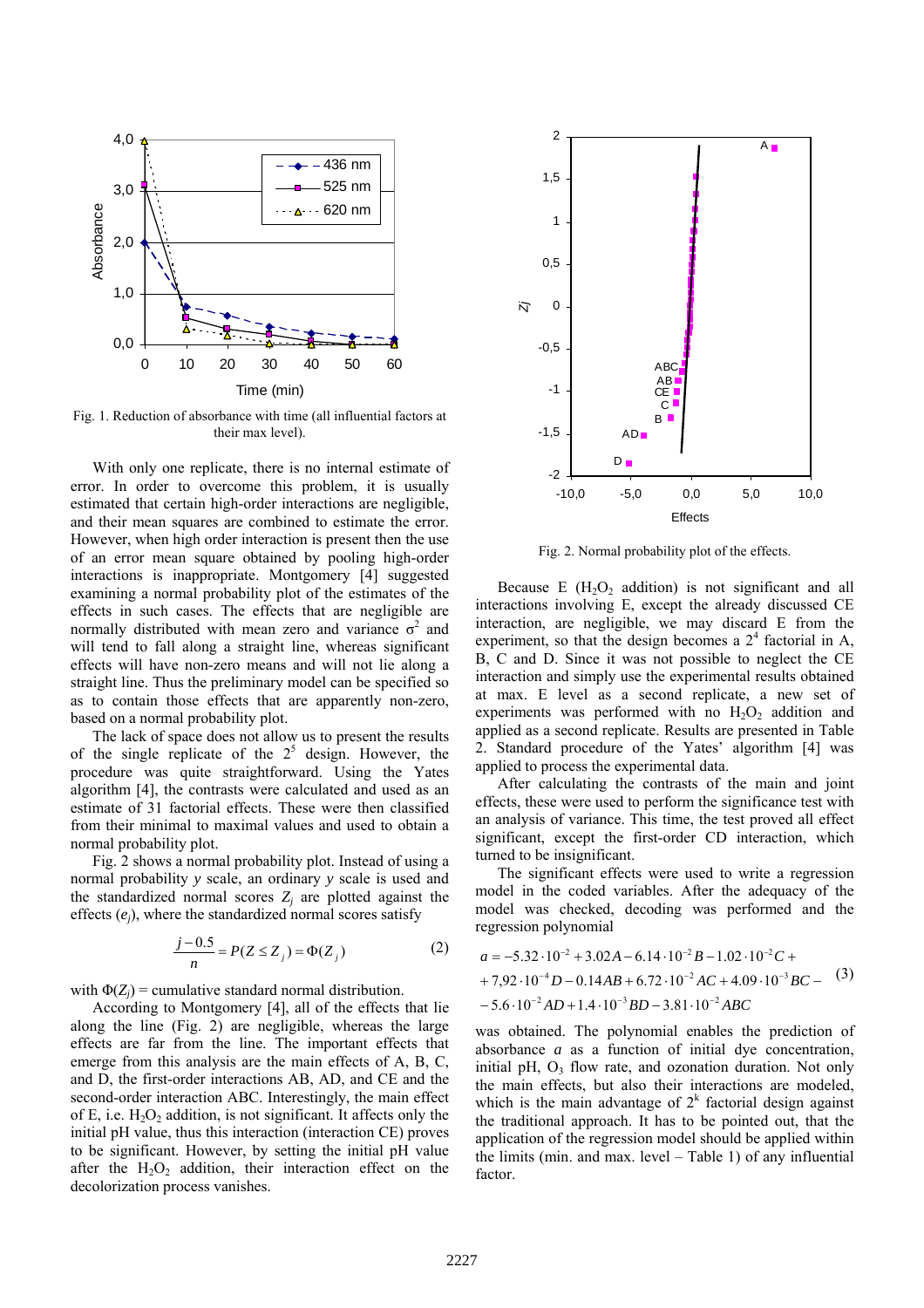|                | Influential parameters                     |                               |                                   |                              | Absorbance at $\lambda$ = 525 nm<br>replicate |                |  |
|----------------|--------------------------------------------|-------------------------------|-----------------------------------|------------------------------|-----------------------------------------------|----------------|--|
|                | $\mathbf{A}$<br>Initial dye conc.<br>(g/L) | B<br>$O_3$ flow rate<br>(g/h) | $\mathcal{C}$<br>Initial pH value | D<br>Treatment time<br>(min) | 1                                             | $\overline{2}$ |  |
| 1              | 0.1                                        | 1                             | $\overline{4}$                    | 10                           | 0.14300                                       | 0.13700        |  |
| $\overline{2}$ | 0.4                                        | 1                             | $\overline{4}$                    | 10                           | 0.83500                                       | 0.82300        |  |
| 3              | 0.1                                        | $\overline{2}$                | $\overline{4}$                    | 10                           | 0.07062                                       | 0.07320        |  |
| $\overline{4}$ | 0.4                                        | $\overline{2}$                | $\overline{4}$                    | 10                           | 0.71600                                       | 0.72800        |  |
| 5              | 0.1                                        | $\mathbf{1}$                  | 12                                | 10                           | 0.10611                                       | 0.09500        |  |
| 6              | 0.4                                        | $\mathbf{1}$                  | 12                                | 10                           | 0.92000                                       | 0.93000        |  |
| $\overline{7}$ | 0.1                                        | $\overline{2}$                | 12                                | 10                           | 0.02100                                       | 0.03300        |  |
| 8              | 0.4                                        | $\overline{2}$                | 12                                | 40                           | 0.66200                                       | 0.68300        |  |
| 9              | 0.1                                        | 1                             | $\overline{4}$                    | 40                           | 0.14100                                       | 0.20000        |  |
| 10             | 0.4                                        | 1                             | $\overline{4}$                    | 40                           | 0.99400                                       | 0.98800        |  |
| 11             | 0.1                                        | $\overline{2}$                | $\overline{4}$                    | 40                           | 0.08100                                       | 0.09500        |  |
| 12             | 0.4                                        | $\overline{2}$                | $\overline{4}$                    | 40                           | 0.79600                                       | 0.78100        |  |
| 13             | 0.1                                        | 1                             | 12                                | 40                           | 0.03800                                       | 0.02523        |  |
| 14             | 0.4                                        | 1                             | 12                                | 40                           | 0.71600                                       | 0.70040        |  |
| 15             | 0.1                                        | $\overline{2}$                | 12                                | 40                           | 0.02200                                       | 0.03000        |  |
| 16             | 0.4                                        | $\overline{2}$                | 12                                | 40                           | 0.51700                                       | 0.50200        |  |

Table 2. Treatment combination in  $2^4$  design and resulted absorbance at  $\lambda = 525$  nm.

The regression polynomial (Equation (3)) may simply be rearranged to predict any influential factor, if the final absorbance is set as a constant (for example equal to maximum allowed limit). An example is shown in Fig. 3. The process duration, necessary to reduce the absorbance of wastewater with the initial dye concentration 0.15 g/L below the desired limit (SAC = 5 m<sup>-1</sup>), is plotted against  $O_3$  flow rate and pH value. This figure clearly shows that wastewater decolorization increase significantly with the  $O<sub>3</sub>$  flow rate. By neutralizing wastewater to alkaline or highly alkaline pH, there is also an increase in decolorization. Lower ozone flow rates and acidic pH are, therefore, not appropriate, since such conditions can double the decolorization time.



Fig. 3. *Ozonation time for attaining SAC = 5 m-1 C.I. Acid Blue 193; initial dye concentration 0.15 g/L.*



Fig. 4. *Decolorization expences for attaining SAC = 5 m-1 C.I. Acid Blue 193; initial dye concentration 0.15 g/L*.

If the expenses of all three process parameters  $(O<sub>3</sub>$  flow rate, initial pH value and process duration) are evaluated and coupled with the response surface from Fig. 3, an additional diagram can be obtained, which shows the possible costs of different decolorization strategies (Fig. 4). As can be seen, expenses are the lowest at low  $O_3$  flow rates, since the costs for oxygen exceed electrical energy costs at low to moderate  $O<sub>3</sub>$  flow rates. However, in the region of high pH values and high  $O_3$  flow rates, the expenses drop significantly, since the reduced duration of the process, reduces electricity costs Fig. 4. *Decolorization expences for attaining SAC* = 5 m<sup>-1</sup> C.I. Acid<br>
Blue 193; initial dye concentration 0.15 g/L.<br>
If the expenses of all three process parameters (O<sub>3</sub> flow<br>
rate, initial pH value and process durati